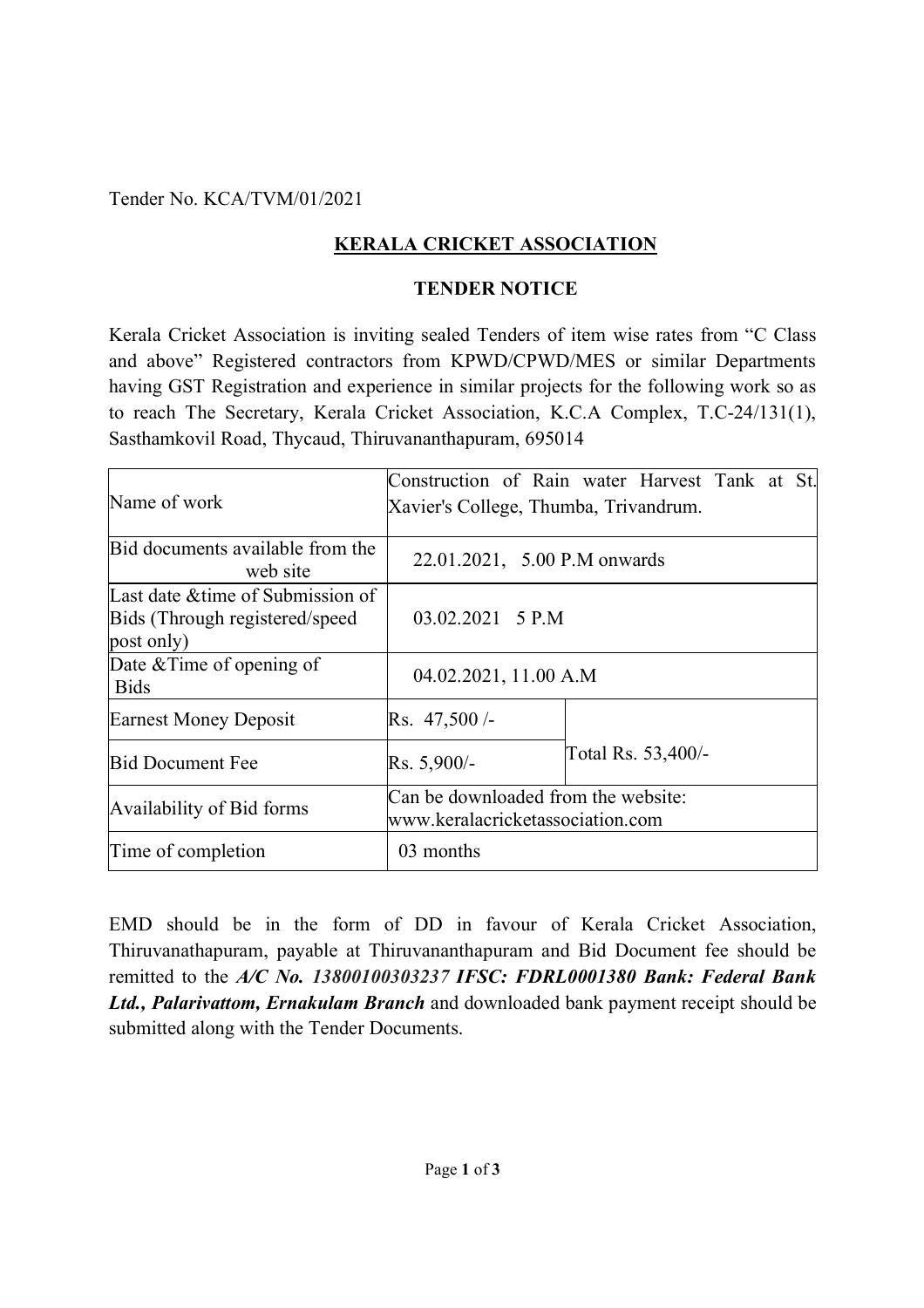## **Terms and Conditions**

- 1. All Communications shall be addressed to the Secretary, Kerala Cricket Association, K.C A Complex, T.C-24/131(1), Sasthamkovil Road, Thycad, Thiruvananthapuram, 695014 only.
- 2. The EMD of INR.47,500/- should be in the form of DD in favour the Secretary, Kerala Cricket Association, Thiruvanathapuram, payable at Thiruvanthapuram Bid document fee of Rs.5,900/- (including GST) should be remitted online to the account number given and UTR receipt should be submitted along the Bid documents. Only Internet Banking is allowed as mode of payment for Bid document fee.
- 3. All the Bid documents are to be send to this office by *Registered / Speed post only and no manual submission shall be entertained. Late tenders will not be accepted.*
- 4. The copies of bid agreement executed in Kerala stamp paper worth Rs.200/-, Permanent Account Number (PAN), GST registration certificate with signature duly affixed and Experience certificate showing experience in the execution of Civil works in Govt/ Public sector undertakings as a contractor and shall be submitted along with the tender. The GST REGISTRATION CERTIFICATE shall be submitted along with the tender.
- 5. The Bid shall be opened at the office of Secretary, Kerala Cricket Association, K.C.A Complex, T.C-24/131(1), Sasthamkovil Road, Thycad, Thiruvananthapuram, 695014 on the date and time mentioned above. If the date fixed for opening of tenders happens to be a holiday, tender shall be opened on the next working day at the same time.
- 6. All other existing conditions related to the bids of Kerala Cricket Association will be applicable in this bid also. Copy of Permanent Account Number (PAN), copy of GST registration certificate and Experience certificate etc. in a sealed envelope indicating the bid number shall be submitted along with the bid to the Secretary, Kerala Cricket Association, K.C.A Complex, T.C-24/131(1), Sasthamkovil Road, Thycad, Thiruvananthapuram, 695014 before the date of bid opening. Otherwise the bid will summarily be rejected.
- 7. The bid shall be opened at the office of the Secretary, Kerala Cricket Association, K.C.A Complex, T.C-24/131(1), Sasthamkovil Road, Thycad, Thiruvananthapuram, 695014 in the presence of the bidders/ their representatives who wish to attend at the above address, on the date and time mentioned above or the date modified and communicated through email or by telephone message. All other existing conditions related to the bids of Kerala Cricket Association will be applicable to this bid also. *The bidding authority reserves the right to modify/cancel any or all bids without assigning any reasons for such decision.* Such decision will not incur any liability whatsoever on the part of Kerala Cricket Association, consequently. Kerala Cricket Association will not be responsible for any errors like missing of schedule, data etc. while downloading by the bidder/non receipt of document/delay, if any.